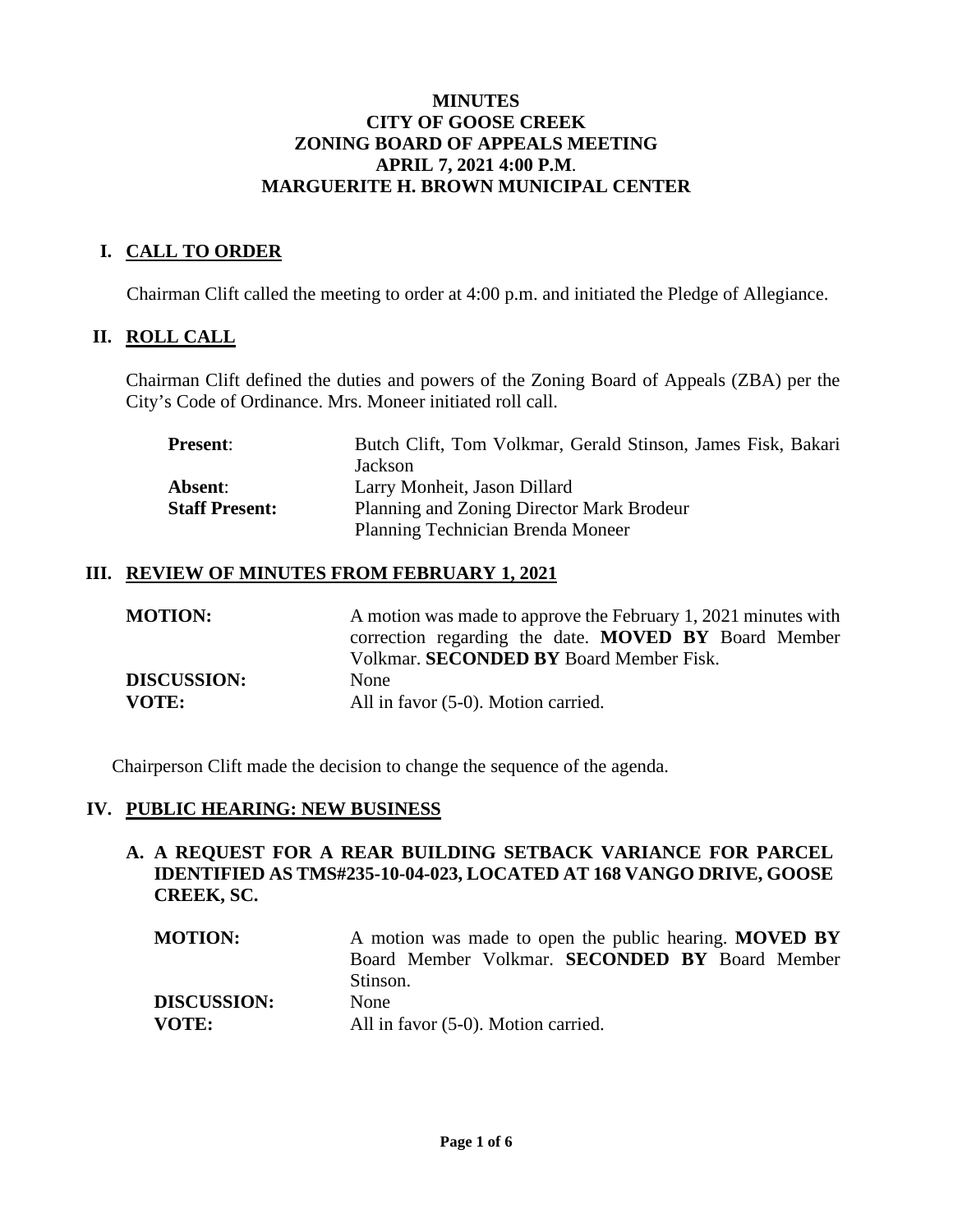Mr. Robert Hugo, owner of the parcel, spoke on behalf of his application. He is requesting a variance to encroach five (5) feet into the rear setback of the twenty (20) feet allowed. Mr. Hugo would like to construct a 10.3' (w) x 12.75' (d) building addition to be added onto the rear of the primary structure. He stated he will build this structure on the existing pad.

No one from the public spoke in favor or against the request. Board Member Volkmar reviewed the several criteria for a variance request with the applicant:

- 1. **There are extraordinary and exceptional condition pertaining to the particular piece of property:** Mr. Hugo stated his plan is to build the structure on the existing pad, he is not extending it over the pad.
- 2. **These conditions do not generally apply to other property in the vicinity:** Mr. Hugo stated there are a lot of porches that are built right on the pads.
- 3. **Because of these conditions, the application of the ordinance to the particular piece of property would effectively prohibit or unreasonably restrict the utilization of the property:** Mr. Hugo stated the pad that the builder poured when they built the house sits four (4) and ½ feet past the 20-foot set back.
- 4. **The authorization of the variance shall not be of substantial detriment to adjacent property or to the public good, and the character of the district shall not be harmed by granting of the variance:** Mr. Brodeur stated the city has not received communication in favor or opposed regarding this request.

The board decided this was poor planning on the builder and had no further questions for the applicant.

| <b>MOTION:</b>     | A motion was made to close the public hearing. <b>MOVED BY</b> Board<br>Member Volkmar. SECONDED BY Board Member Stinson.                                                                                                                                                             |
|--------------------|---------------------------------------------------------------------------------------------------------------------------------------------------------------------------------------------------------------------------------------------------------------------------------------|
| <b>DISCUSSION:</b> | None                                                                                                                                                                                                                                                                                  |
| VOTE:              | All in favor (5-0). Motion carried.                                                                                                                                                                                                                                                   |
| <b>MOTION:</b>     | A motion was made to approve the application for a variance request                                                                                                                                                                                                                   |
|                    | from the rear setback requirements to include the existing porch<br>area, as requested, having found that the application satisfies four<br>(4) criteria requirements set forth for a variance as outlined in<br>section $§151.171(c)$ of the Zoning Ordinance. <b>MOVED BY</b> Board |
|                    | Member Volkmar. SECONDED BY Board Member Stinson.                                                                                                                                                                                                                                     |
| <b>DISCUSSION:</b> | None                                                                                                                                                                                                                                                                                  |
| VOTE:              | All in favor (5-0). Motion carried.                                                                                                                                                                                                                                                   |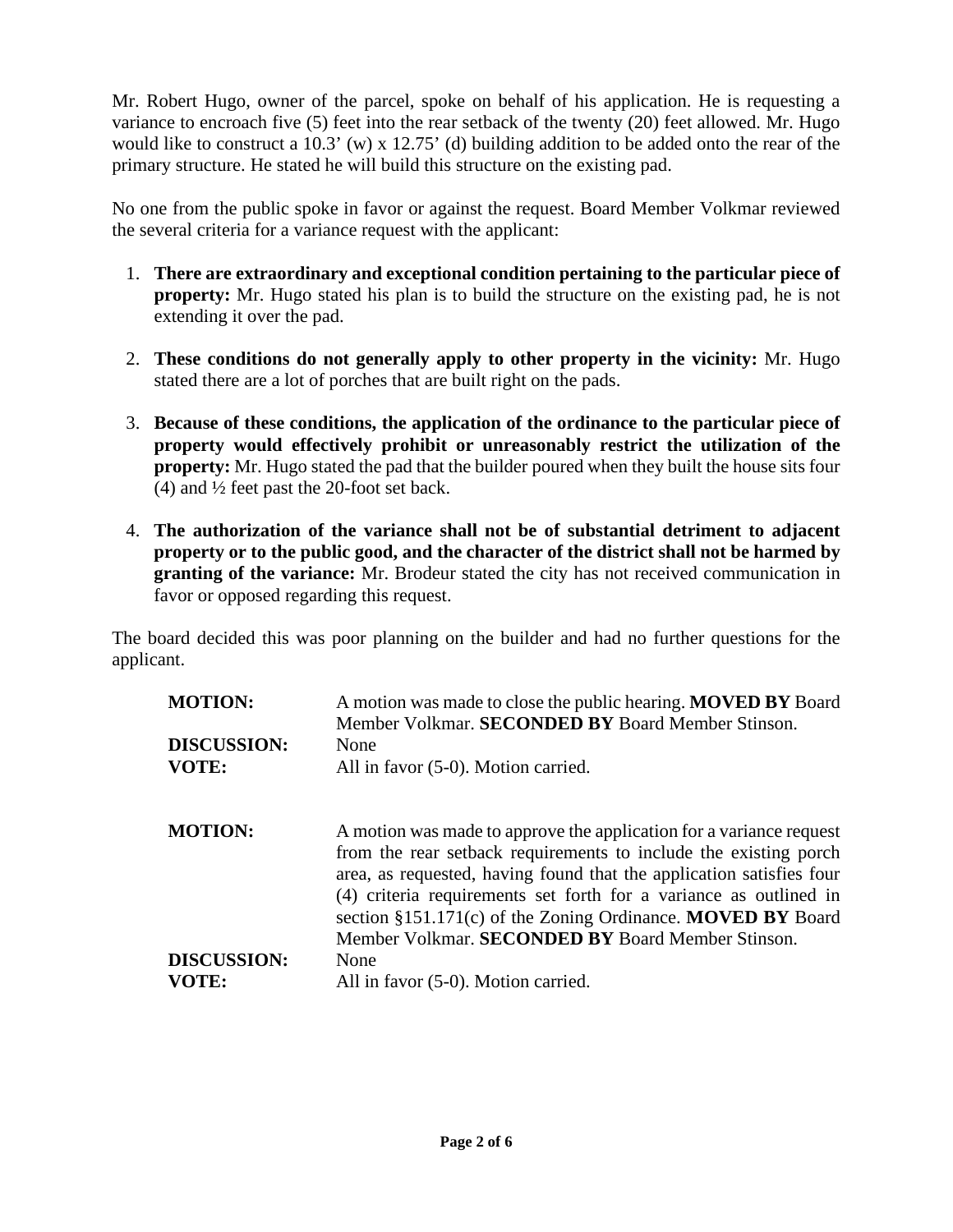**MOTION:** A motion was made to go into public session. **MOVED BY** Board Member Stinson. **SECONDED BY** Board Member Volkmar. **DISCUSSION:** None **VOTE:** All in favor (5-0). Motion carried.

## **V. PUBLIC HEARING: OLD BUSINESS**

## **A. A REQUEST FOR A MULTI-FAMILY CONDITIONAL USE PERMIT FOR DEVELOPMENT OF PARCELS IDENTIFIED AS TMS#243-08-06- 001/002/003/004/005 LOCATED OFF OF MARILYN STREET, GOOSE CREEK, SC.**

Mr. Brodeur presented staff report. He stated this is the second time this item has come before the board as last time we did not have a quorum. Staff believes the proposed use of multi-family housing may be an appropriate conditional use for this property. He stated the property is zoned General Commercial (GC) and allowed uses in this zoning include vehicle repair shops, used auto sale shops, body and fender shops, emergency medical care, funeral homes and or gas stations. Mr. Brodeur stated those uses are permitted by right, meaning the establishment of their use is not at the discretion of a board or staff. He stated the ZBA may attached any conditions it feels appropriate, and staff has suggested conditions in this report. Mr. Brodeur stated at the last meeting the ZBA requested a traffic impact analysis to be completed by the applicant. Mr. Brodeur stated staff has reviewed the analysis. He stated the conclusion of that report is that the proposed project would generate less traffic than many of the uses that are permitted by right in the GC zone. He stated staff suggest the ZBA grants the conditional use with the following conditions.

- 1. Use a durable brick or stone waterboard around the base of the building ( all sides).
- 2. Require the use of a very durable exterior wall surface that is low in maintenance such as a horizontal fiber cement siding or better.
- 3. The use of hip and gable roof forms shall be expressed on the building. A single hip roof is unacceptable.
- 4. Require the use of covered porch entries that extend outward from the façade.
- 5. Require the submittal of a landscape plan to City staff for review and approval by the Director.
- 6. Provide covered parking for all of the spaces (60) away from the building island/lease office.
- 7. Work with SCDOT to install a four-way stop at the corner of Marylin and Francis streets.
- 8. Provide a five-foot wide concrete sidewalk along Francis and Marilyn Street.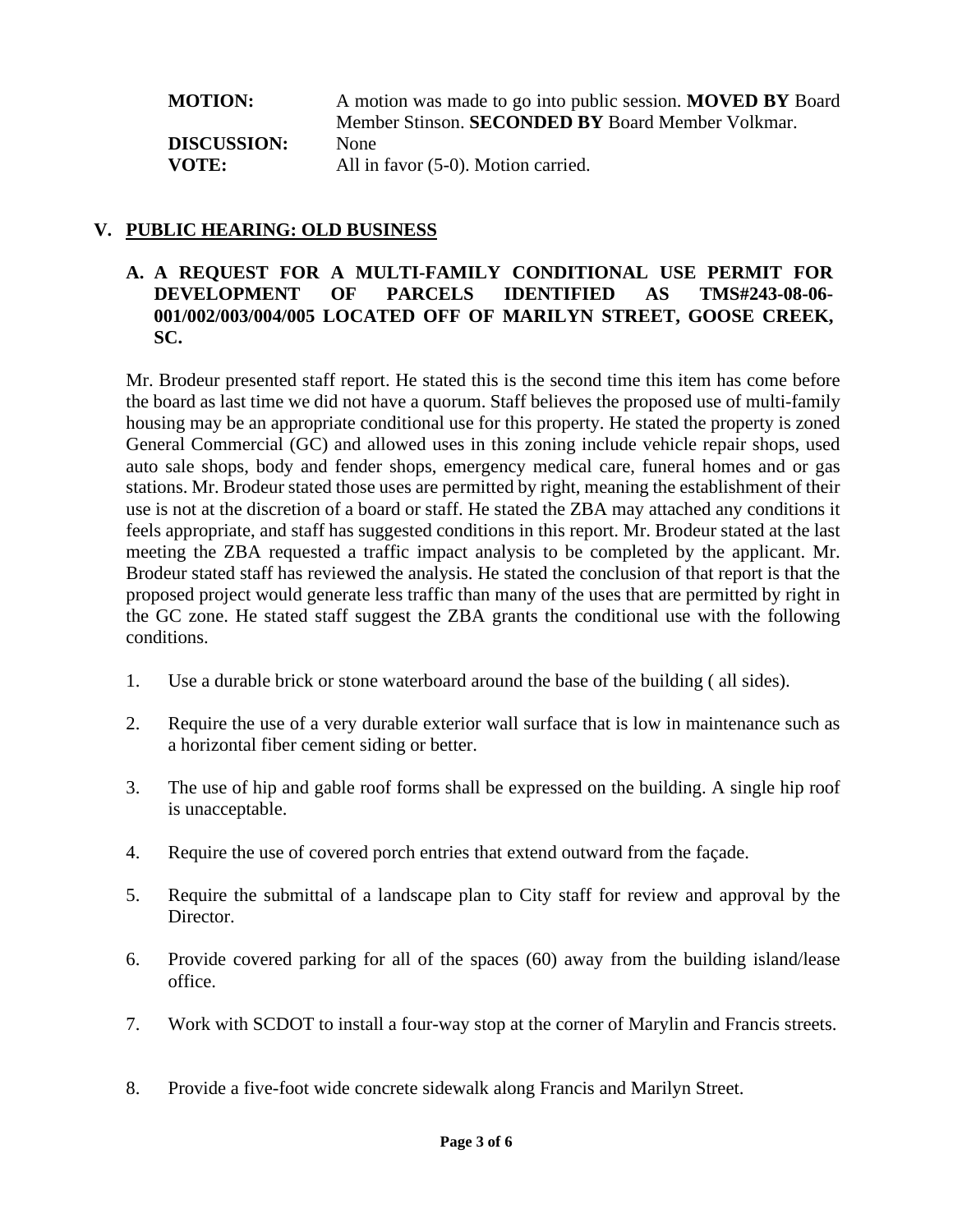9. Enclose dumpster with six-foot masonry walls to match the perimeter wall.

Mr. Matt Sotiroglou, the applicant, stated his takeaway from the last meeting was the neighborhood's concern with traffic. He stated he had a traffic study done and it concluded that his proposed use of multifamily would significantly produce less traffic than it is currently zoned. He stated the engineer came back with a weekday daily number of 330 trips. He stated as a comparison, the development alternative for a general office would produce 400 daily trips; a medical office would produce 1310 trips, and a free-standing discount store would produce 2550 trips a day. He stated this was favorable information.

Mr. Sotiroglou called the Goose Creek Police department and asked them to provide collision data for the past ten (10) years of that area. He stated there was eleven (11) collisions over that time period and one (1) was a car vs. pedestrian collision.

Mr. Sotiroglou stated another concern the board had was regarding a crosswalk. He stated he did start a conversation with SCDOT. He gave SCDOT's permitting department his information and they said they would consider a four-way stop. He stated SCDOT stated it looks good to have a crosswalk installed across Carolina Ave.

The board reviewed all the information the applicant provided and inquired what Mr. Sotiroglou would do regarding separating the property. Mr. Sotiroglou stated he would install a six-foothigh fence. He stated the affordability aspect of what we are trying to build is being encroached by the upgrades and stipulations staff has outlined. He stated having to do hardy plank, brick, and now being advised to cover sixty (60) or more spaces add to the cost of the total project. He stated this is causing issues with making it affordable. He stated hardy plank and covered parking is pretty tough to work with in this unit size. The original plan would have been a high-quality vinyl. The cost difference between hardy and vinyl is about \$80,000 as hardy has to be painted.

Mr. Sotiroglou stated a compromise was made between him and staff to have the interior walkways be vinyl and the exterior be hardy. He stated it was agreed upon that the fence be wood. Mr. Sotiroglou stated Ring doorbells will be included for security and the company Aldolase agreed to manage the current FARMS property as well as this proposed property.

The board required a fence to be installed around the retention pond. The board inquired if section eight would be allowed. The applicant stated it depends on the budget. He stated if we could afford to have units set aside to do that, then we will.

One person from the audience spoke in favor of the request.

Mr. Brodeur stated staff suggested approving the project with the condition's outlined in staff report but with modifications. The modified conditions are outlined in the motion.

| <b>MOTION:</b>     | A motion was made to close the public hearing. <b>MOVED BY</b> Board<br>Member Volkmar. SECONDED BY Board Member Stinson. |
|--------------------|---------------------------------------------------------------------------------------------------------------------------|
| <b>DISCUSSION:</b> | <b>None</b>                                                                                                               |
| VOTE:              | All in favor (5-0). Motion carried.                                                                                       |

**Page 4 of 6**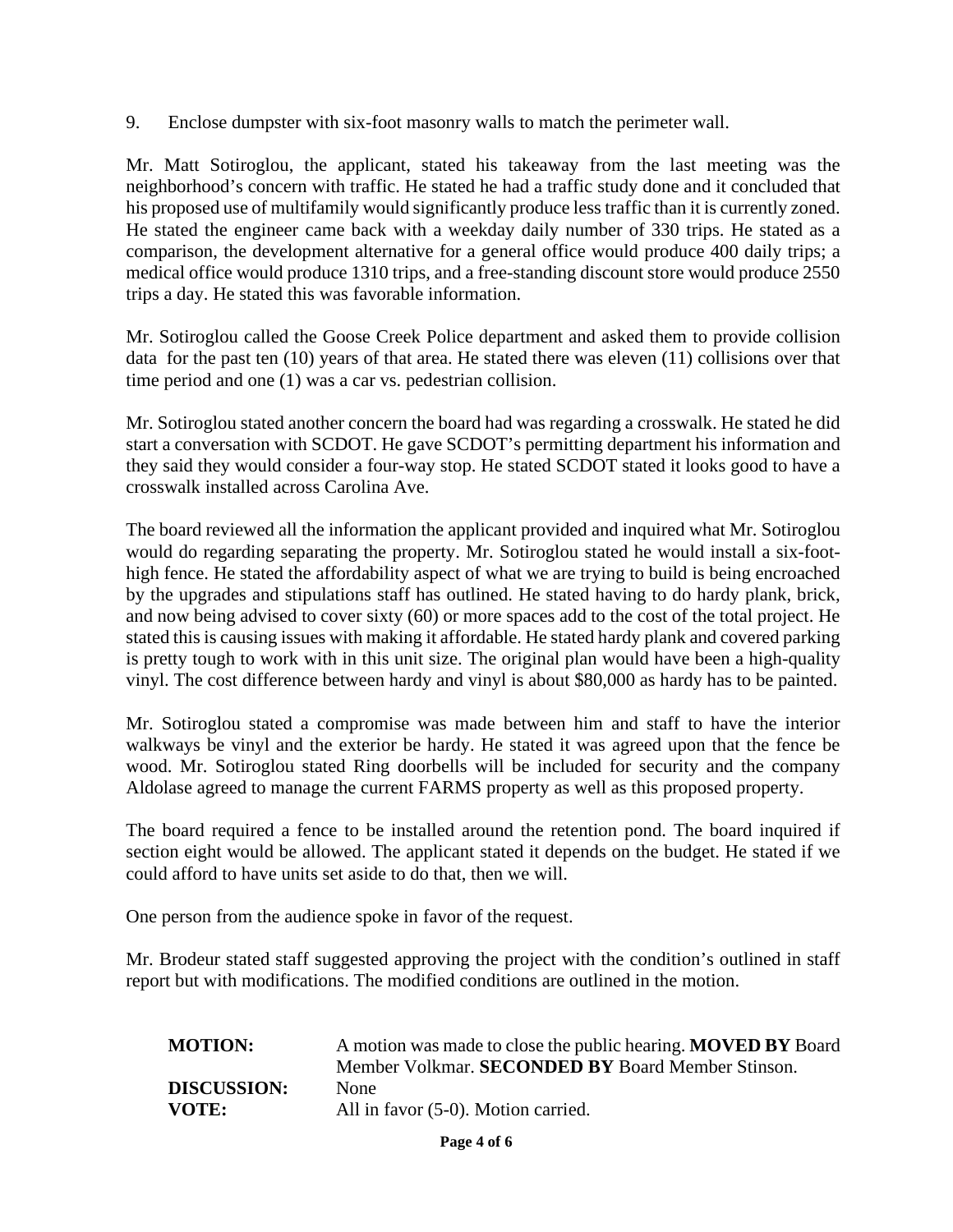| <b>MOTION:</b>     | A motion was made to approve the CUP for a multi-family<br>development for the parcels identified as TMS#243-08-06-<br>001/002/003/004/005 located off of Marilyn Street, Goose Creek,<br>SC having found the application satisfies the fifteen criteria for a<br>conditional use permit as outline in section 151.71 (c) of the zoning<br>ordinance with the following conditions to be added: |
|--------------------|-------------------------------------------------------------------------------------------------------------------------------------------------------------------------------------------------------------------------------------------------------------------------------------------------------------------------------------------------------------------------------------------------|
|                    | 1.<br>Use a durable brick or stone waterboard around the base of the<br>building (all sides). A waterboard is the lowest portion of the<br>exterior wall from the ground upward to a maximum height of<br>42 inches.                                                                                                                                                                            |
|                    | 2.<br>Require the use of a very durable exterior wall surface that is<br>low in maintenance such as a horizontal fiber cement siding or<br>better. The use of T111 or vinyl is prohibited.                                                                                                                                                                                                      |
|                    | 3.<br>The use of hip and gable roof forms shall be expressed on the<br>building. A single hip roof is unacceptable.                                                                                                                                                                                                                                                                             |
|                    | Require the use of covered porch entries that extend outward<br>4.<br>from the façade. To add architectural interest and provide<br>weather protection.                                                                                                                                                                                                                                         |
|                    | Require the submittal of a landscape plan to City staff for review<br>5.<br>and approval by the Zoning Administrator.                                                                                                                                                                                                                                                                           |
|                    | Continue to work with SCDOT to install a four-way stop at the<br>6.<br>corner or crosswalk and Marylin and Francis streets.                                                                                                                                                                                                                                                                     |
|                    | Provide a five-foot wide concrete sidewalk that is ADA<br>7.<br>compatible along Francis and Marilyn Street.                                                                                                                                                                                                                                                                                    |
|                    | 8.<br>Enclose dumpster with six-foot masonry walls to match the<br>project wall.                                                                                                                                                                                                                                                                                                                |
|                    | 9.<br>Install four-foot fencing around the retention pond.                                                                                                                                                                                                                                                                                                                                      |
|                    | <b>MOVED BY Board Member Volkmar. SECONDED BY Board</b><br>Member Fisk.                                                                                                                                                                                                                                                                                                                         |
| <b>DISCUSSION:</b> | None                                                                                                                                                                                                                                                                                                                                                                                            |
| <b>VOTE:</b>       | All in favor (5-0). Motion carried.                                                                                                                                                                                                                                                                                                                                                             |
| <b>MOTION:</b>     | A motion was made to open the public hearing. MOVED BY Board<br>Member Volkmar. SECONDED BY Board Member Fisk.                                                                                                                                                                                                                                                                                  |
| <b>DISCUSSION:</b> | None                                                                                                                                                                                                                                                                                                                                                                                            |
| VOTE:              | All in favor (5-0). Motion carried.                                                                                                                                                                                                                                                                                                                                                             |

# **VI. CLOSING REMARKS AND ADJOURNMENT**

Mr. Brodeur stated the comp plan will go to City Council for review and approval later this month.